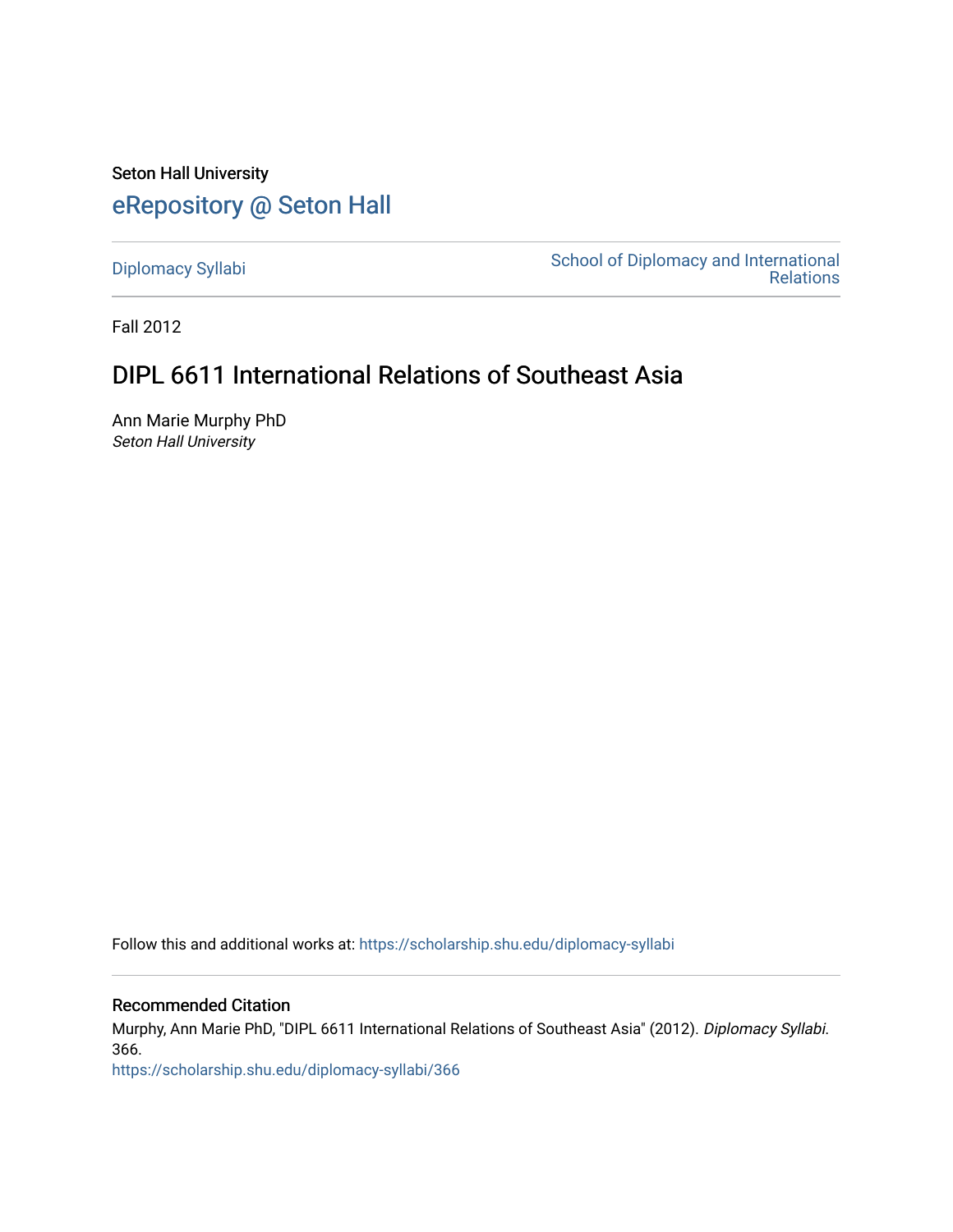#### **INTERNATIONAL RELATIONS OF SOUTHEAST ASIA**

# **DIPL 6611 FALL 2012**

Professor: Ann Marie Murphy

E-mail: annmarie.murphy@shu.edu

Phone: 973-275-2258

Thurs. 1-3 Office Hours: Tues, 10-12 & by appt. Office: 135 McQuaid Hall

#### **COURSE DESCRIPTION**

This class examines the international politics of Southeast Asia from a systems perspective. As secondary states geographically located in an area of great power interest, Southeast Asian countries have traditionally operated in an international system in which the "rules oftbe game" were largely written by great powers. These rules, in turn, create the context within which Southeast Asian states operate. This course explores how and why Southeast Asia evolved from a region of Western colonies to Cold War dominoes and later to one of economic dynamos. It then examines the Asian Financial Crisis of 1997, changes in the balance of power between the United States, China and Japan, and the rise of transnational challenges such as terrorism, environmental challenge and pandemic disease The course attempts to determine how these contemporary events affect the ability of Southeast Asian countries to pursue key political, economic, and security interests, both individually and collectively through regional institutions such as the Association of Southeast Asian Nations (ASEAN), the ASEAN Regional Forum, and the East Asian Summit.

#### **REQUIREMENTS**

The instructor presumes that students have a general understanding of Southeast Asian domestic politics and the foreign policies of China, Japan and the U.S. toward the Southeast Asian region. Students whose background is weak in Southeast Asian politics should read David J. Steinberg, ed., In Search of Southeast Asia (Honolulu: University of Hawaii Press, 1987) p. 347-442 which is available on electronic reserve at Walsh Library.

A textbook, Donald Weaherbee, *International Relations in Southeast Asia: The Struggle For Autonomy* (Rowman & Littlefield, 2009), second edition, has been ordered at the book store. The second edition varies greatly from the first, so make sure you purchase the correct book.

All students are expected to do the required reading and come to class prepared to participate in class discussions. Class attendance and participation account for 10% of the final grade. A take home essay exam that will be distributed on September 20 and due September 27 will account for 30% of your grade.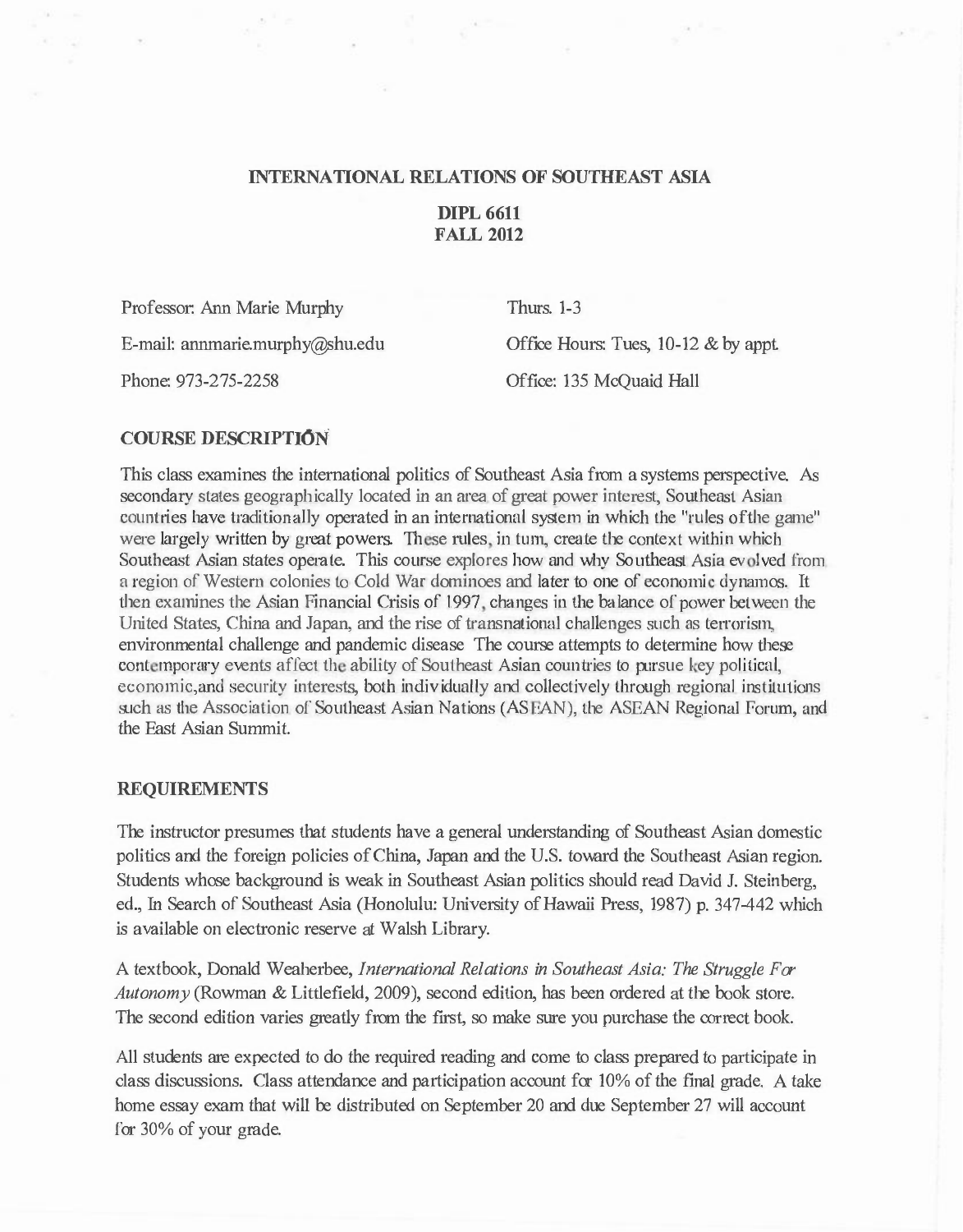Michael Schaller, *Altered States: The United States and Japan Since the Occupation* (New York: Oxford University Press, 1997).

John Lewis Gaddis, *Strategies of Containment* (New York: Oxford University Press, 1982).

Key Questions: What role did Southeast Asia occupy in Western colonial policy? What impact did the Japanese interregnum have on Southeast Asia? What was American policy toward Southeast Asia in the immediate postwar period? How did the Cold War come to Southeast Asia and what role did Southeast Asia occupy within it? How was Southeast Asia connected to broader American strategic goals? Once the Cold War system began, what rules governed the relations between Southeast Asian countries and well as their relations with the superpowers?

Sept. 13 Class 3: The Height of the Cold War in Southeast Asia: The Vietnam War

Required:

Donald Weatherbee, *International Relations in Southeast Asia: The Struggle For Autonomy*  (Rowman & Littlefield, 2009), pp. 63-79.

D.R. Sar Desai, *Vietnam: Past and Present,* (Boulder, Colorado: Westview Press, 1998) p. 65- 91. Very general history of the Vietnam War.

Charles Morrison, "Vietnam" in Charles E. Morrison and Astri Suhrke, *Strategies of Survival: The Foreign Policy Dilemmas of Smaller Asian States* (New York: St. Martin's Press, 1978). This chapter examines the foreign policies of the two Vietnamese states, particularly their negotiations with their key external allies, China and the Soviet Union for the DRV and the US for South Vietnam.

For the end of the Indochina wars on Laos,

Arnold R. Isaacs, *Without Honor,* (Baltimore: Johns Hopkins University Press, 1983) pp. 153- 181

For the end of the Indochina War on Cambodia

Arnold R. Isaacs, *Without Honor,* (Baltimore: Johns Hopkins University Press, 1983) pp. 188- 240

For a controversial assessment of the lessons of Vietnam for U.S. foreign policy writ large by the Defense Secretary

Robert McNamara, *In Retrospect: The Tragedy and Lessons of Vietnam* (New York: Random House, 1995) pp. 2-16.

Recommended: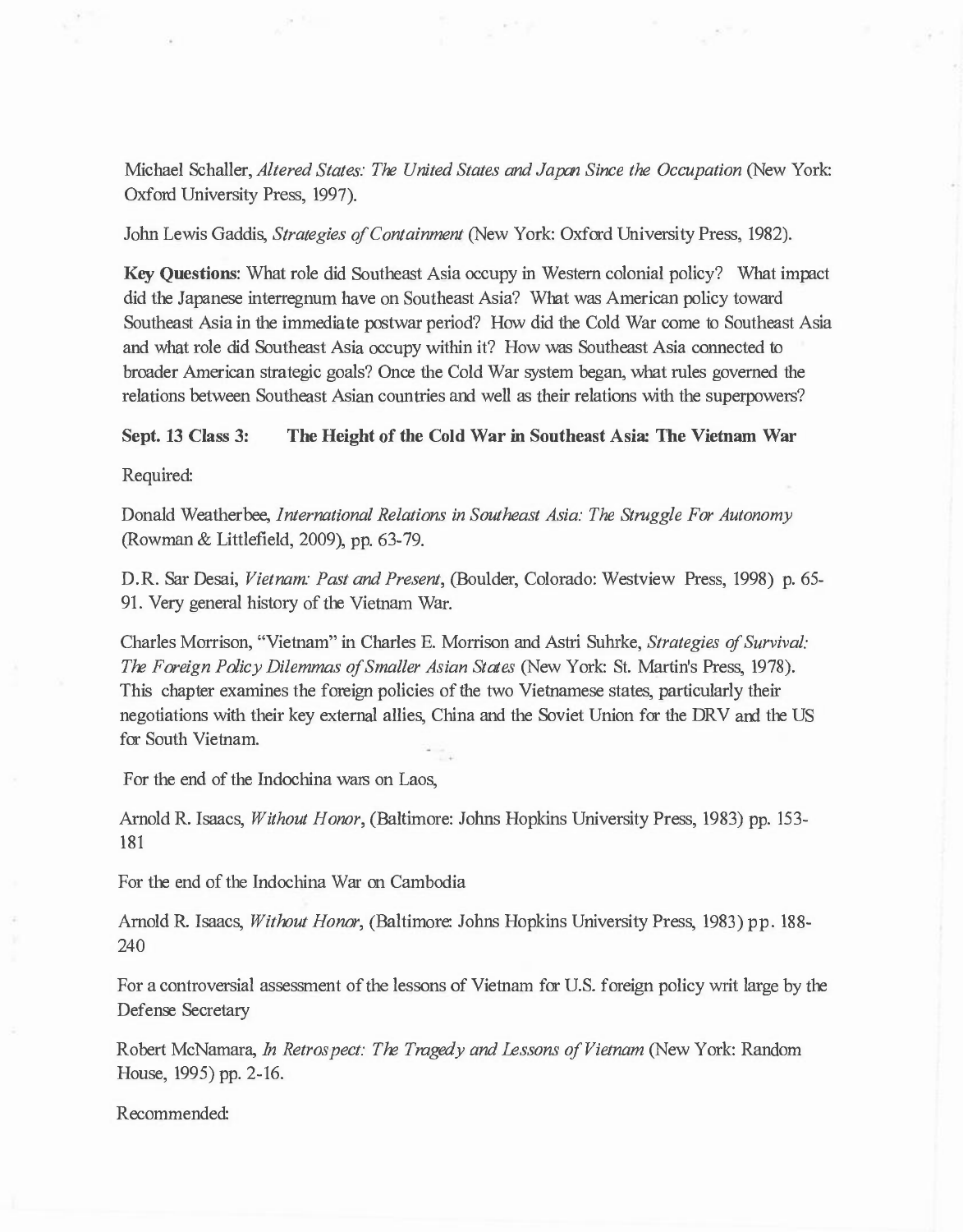As you read Chanda's account of the diplomatic negotiations between Vietnam, Cambodia, China, the US and Moscow during this period, at what critical points could history have been altered such that US-Vietnamese relations were restored and the war against Cambodia averted?

Sept. 27 Class 5 Conference on Southeast Asian Foreign Policy at Columbia

\*Essays Due

Oct. 4 Class 6 Southeast Asian Economic Miracles & the Crash of 1997

Required Readings: General Introduction:

Donald Weatherbee, *International Relations in Southeast Asia: The Struggle For Autonomy*  (Rowman & Littlefield, 2009), pp. 201-232.

For the international conditions of Southeast Asia's economic rise and fall:

Greg Felker, "Southeast Asian Development in Regional and Historical Perspective" in Mark Beeson, *Contemporary Southeast Asia* (New York: Palgrave, 2000) p. 50-74.

For an assessment of the crisis and its regional dimension:

T.J. Pempel, "Introduction" and "Regional Ups, Regional Downs" in T.J. Pemple *The Politics of the Asian Economic Crisis* (Ithaca: Cornell University Press, 1999), pp. 1-16, and 62-78.

For a good discussion of postwar development in a key Southeast Asian country:

Richard Doner and Ansil Ramsey, "Thailand: from Economic Miracle to Economic Crisis" in Karl D. Jackson, ed., *Asian Contagion,* (Boulder: Westview Press, 1999).

For the very different ways in which the Asian Financial Crisis is remembered, as a well as a discussion of China's economic rise:

Donald Hellman, "A Decade After the Asian Financial Crisis: Regionalism and International Architecture in a Globalized World" *Asian Survey,* Vol. 47, pp. 834-849.

Key Questions: What were the international economic conditions under which Southeast Asian countries emerged as some of the world's fastest growing economies? What domestic factors encouraged economic growth? What combination of international and domestic factors led to the Southeast Asian economic crisis? How have Southeast Asian attitudes toward globalization changed as a result of the crisis? To what extent does the current international system approach the American "liberal international order" described by Rotter in *The Path to Vietnam?*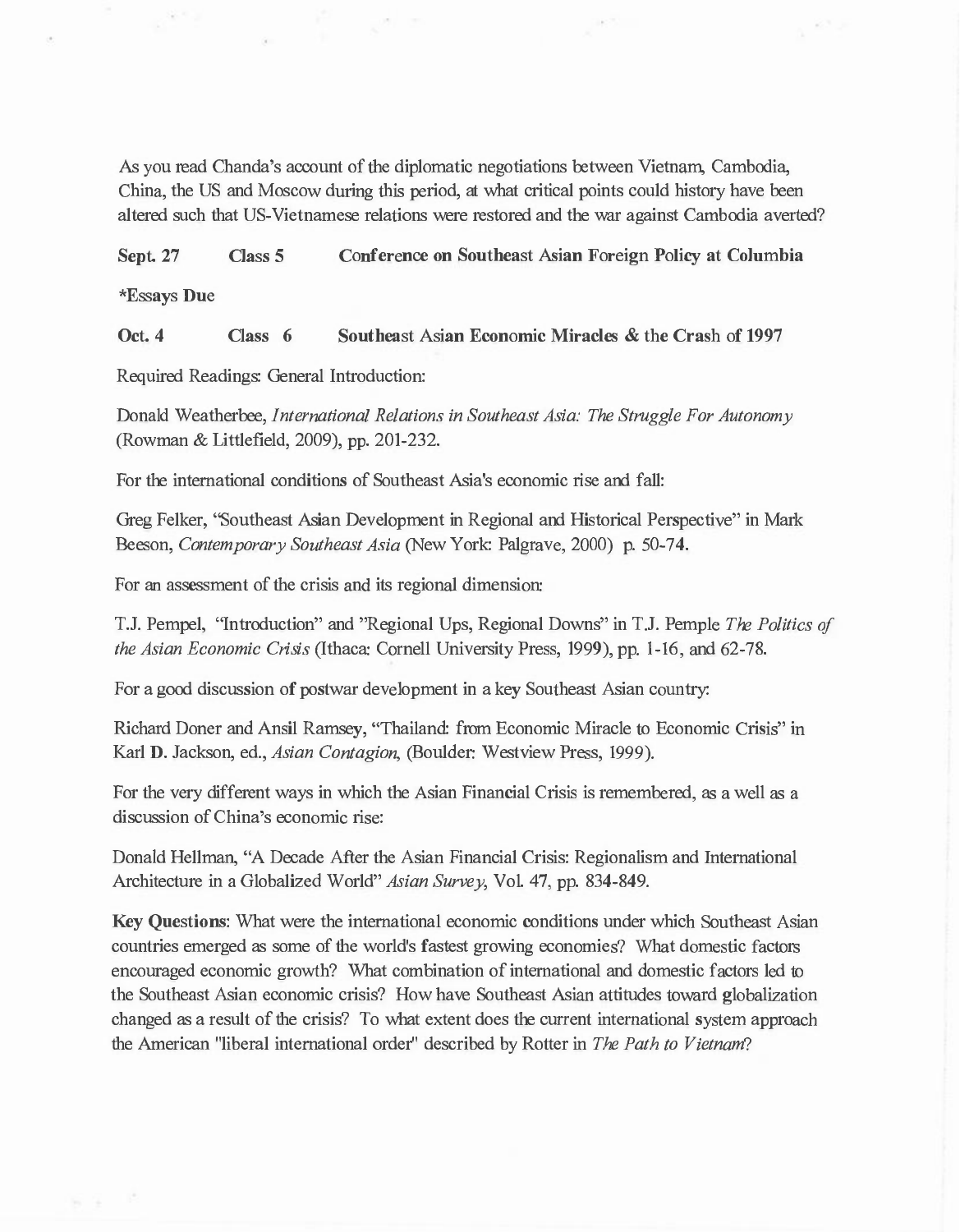### Required Readings:

Donald Weatherbee, *International Relations in Southeast Asia: The Struggle For Autonomy*  (Rowman & Littlefield, 2009), pp. 169-200.

Justin Hastings, *No Man's Land: Globalization, Territory, and Clandestine Groups in Southeast Asia* (Ithaca, NY: Cornell University Press, 2010), chapters 3, 4, 5, 7 and 8, on blackboard.

*International Crisis Group* Reports, TBA

Recommended:

Zachary Abuza, *Militant Islam in Southeast Asia: Crucible of Terror* (Boulder: Lynne Reinner, 2003) or Abuza "Tentacles of Terror: Al Qaeda's Southeast Asian Network" Contemporary Southeast Asia, Vol. 24, 2002.

#### **Oct. 25 Class 9 Maritime Security in Southeast Asia**

Required Readings:

Lesek Buszynski and Iskandar Sazlan, "Maritime Claims and Energy Cooperation in the South China Sea" *Contemporary Southeast Asia,* April 2007, Vol. 29, No. 1, 2007.

Ian Storey, "Maritime Security in Southeast Asia: Two Cheers for Regional Cooperation" Southeast Asian Affairs, 2009, pp. 33-56.

US, China: Conflicting Interests in Southeast Asia, *Stratfor* August 26, 2010.

Donald Emmerson, "China's Frown Diplomacy in Southeast Asia, *Asia Times,* October 5, 2010, available at http://www.atimes.com/atimes/China/LJ05Ad02.html

Recent Articles TBA

#### **Recommended:**

Clive Schofield, "Unlocking the Seabed Resources in the Gulf of Thailand" *Contemporary Southeast Asia,* Vol. 29, No. 2, 2007.

Y oichiro Sato, Southeast Asian Receptiveness to Japanese Maritime Security Cooperation, Asia-Pacific Center for Security Studies, September 2007.

Naary Khalid, "With a Little Help from My Friends: Capacity Building in the Straits of Malacca" *Contemporary Southeast Asia* Vol. 31, No. 2, 2009.

Marc Lantiegne, "China's Maritime Security and the Malacca Dilemma" *Asian Security,* Vol. 4, No.2.

Nan Li, "The Evolution of China's Naval Strategy: From Near Coast and Near Seas to Far Seas" Asian Security, Vol. 5, No. 2, 1999.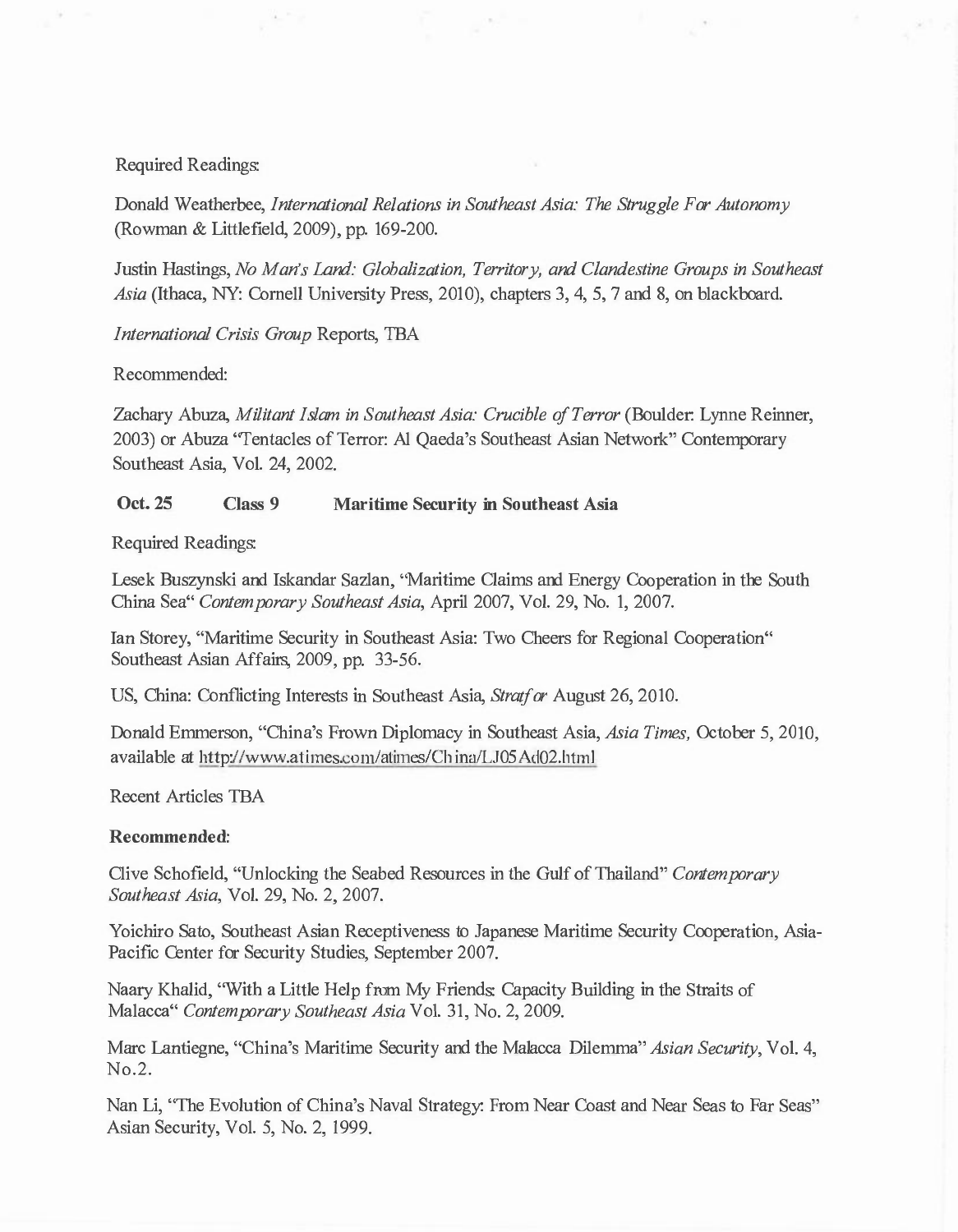Diane K. Mauzy, "The Human Rights and 'Asian Values' Debate in Southeast Asia: Trying to Clarify the Key Issues" *Pacific Review* 10 (1997).

**Key Questions:** What are the key human rights issues in Southeast Asia? Are there different conceptions of democracy and human rights in Asia and the West? What is the difference between democracy and good governance? What, if anything, can and should the international community do in response to egregious human rights violations in a country like Burma during Cyclone Nagris? To what extent do you believe that external pressure on Burma by the international community helped produce its recent political opening?

**Nov.15 No Class, Professor in Singapore Students to work on papers** 

**Nov. 22 Thanksgiving Break** 

**Nov. 29 Class 12 ASEAN and the Future of Asian Regionalism: Southeast Asian Countries as Rule-makers?** 

Required:

Donald Weatherbee, *International Relations in Southeast Asia: The Struggle For Autonomy*  (Rowman & Littlefield, 2009), pp. 91-126, and pp. 297-311.

Articles on US joining EAS, discussions over Code of Conduct in South China Sea TBA

**Key Questions:** How have great power security interests toward Southeast Asia changed in the postwar era? To what extent and by what means can Southeast Asia countries shape the regional post-war security system? What are the strengths and limitations of the ARF, the EAS and other ASEAN-centric regional organizations? Why did the US announce in July 2010 that it will join the EAS?

**Dec. 6 Student Presentations: Class Meets 12-3:30** 

## **RESOURCES FOR RESEARCH PAPERS**

Asia Pacific Economic Cooperation Forum (APEC) http://www.apecsec.org.sg

Asia Society Asia Source Homepage http://www.asiasource.org

Association of Southeast Asian Nations (ASEAN) http://www.asean.or.id

BBC http://www.bbc.co.uk/worldservice/

Channel News Asia http://www.channelnewsasia.com

*China Daily* http://www.chinadaily.net

China Embassy to the United States http://www.china-embassy.org/